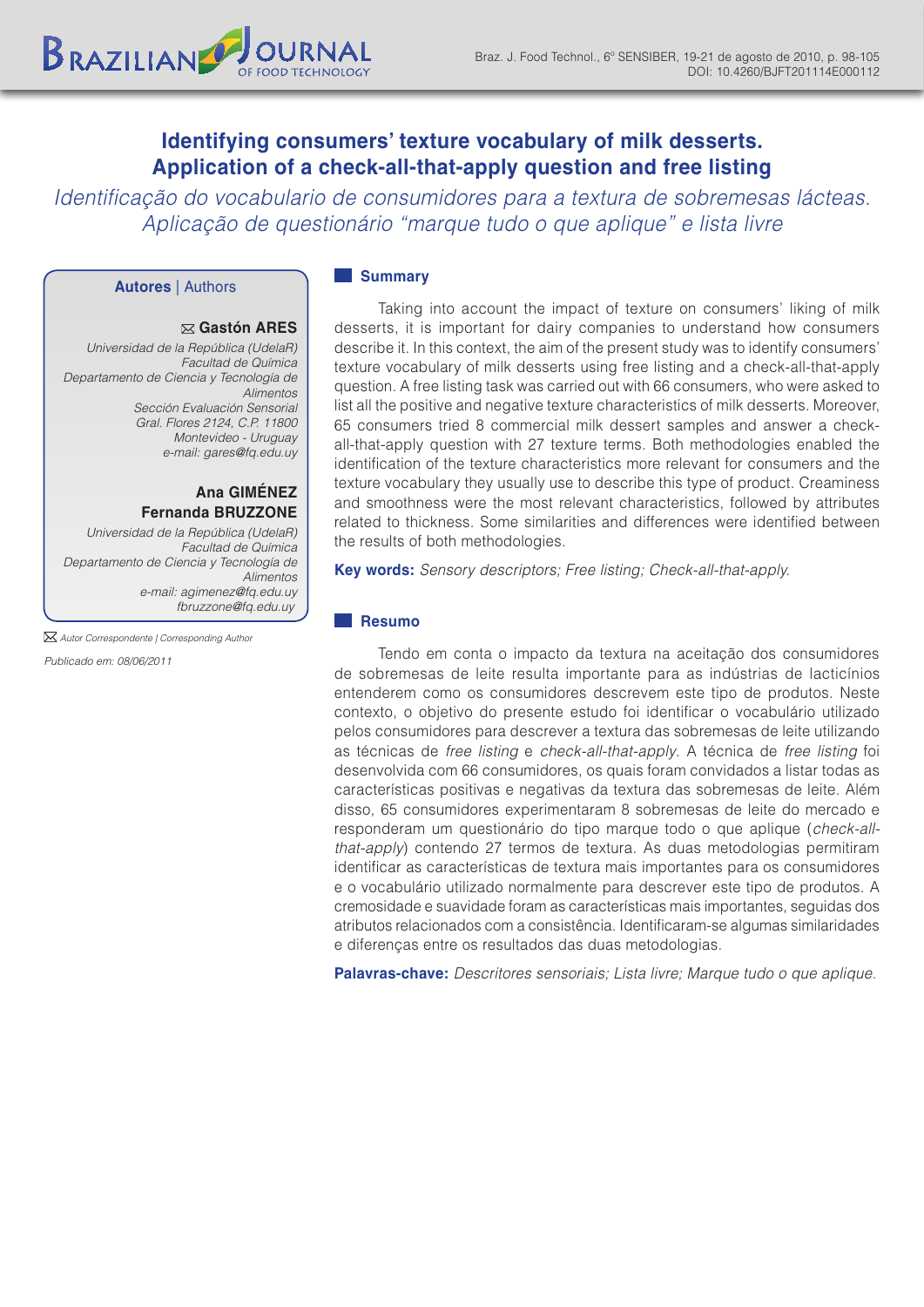# **1** 1 Introduction

Food companies increasingly base their product development, positioning, advertisement and communication strategies on consumer perception (FAYE et al., 2006; VAN TRIJP et al., 2007). In this context, understanding how consumers describe the sensory characteristics of food products is highly valuable for food companies.

Traditionally, information about the sensory characteristics of a food product has been obtained using trained assessors' panels. This information is extremely valuable during product development for optimizing the products' formulation (CARR et al., 2001). However, trained assessors could describe the product differently or take into account attributes that may be irrelevant for consumers (TEN KLEIJ and MUSTERS, 2003). Thus, in order to gather a better understanding of consumers' perception of food products it is necessary to study how consumers perceive and describe individual and multi-attribute changes in food products' sensory characteristics (CARR et al., 2001). Moreover, according to Dubois and Giboreau (2006) an inventory of the linguistic resources used in different languages and different senses for different food products is needed in order to better contrast consumers' experiences with trained assessors' data.

In particular, texture is a complex sensory property that involves several widely different parameters (SZCZESNIAK, 2002). Considering the large impact of this sensory characteristic on consumers' liking of several food products (BOURNE, 2002; SZCZESNIAK, 2002) and its complexity, it is crucial to get an insight on consumers' texture vocabulary. Gathering an understanding of consumers' texture vocabulary could allow the elimination of differences between descriptions of products obtained from consumers and trained panels (CARR et al., 2001), which could be used for marketing or communicational purposes.

Obtaining vocabularies directly from consumers has been traditionally considered tedious and difficult to interpret due to several drawbacks such as bias due to the interviewer, consumers' difficulty in describing the product's sensory characteristics and difficulty of analyzing consumers' heterogeneous responses (PIGGOT et al., 1990). However, some simple methodologies, such as free listing and check-all-that-apply questions, have been recently introduced to consumer science, which could be useful to identify consumers' texture vocabulary.

Free Listing is a simple qualitative technique widely used in anthropology (RUSELL BERNARD, 2005) which has been introduced to food consumer science by Hough and Ferraris (2010). It consists of asking participants to "list all the X they know about", where X could be anything from fruits to brands or animals (RUSELL BERNARD, 2005). The aim of this methodology is to get participants to list as many items as they can in a certain domain. According to several authors, the items with the higher number of mentions are the ones most relevant for consumers (HENLEY, 1969). Although the original application of this methodology was to elicit terms within a certain category, this methodology has been also used to elicit the package features that are considered more relevant by consumers (ARES and DELIZA, 2010).

Furthermore, one of the most novel methodologies that has been developed for gathering information about consumers' perception of the sensory characteristics of food products is the use of check-all-that-apply questions (CATA). A CATA question consists of a list of words or phrases from which respondents should select all the words they consider appropriate to describe a product. This type of question has been used in consumer studies to determine which sensory attributes consumers perceive in a food product (ADAMS et al., 2007; DOOLEY et al., 2010; ARES et al, 2010). Compared to just-about-right or intensity questions, CATA questions seem easier for consumers (ADAMS et al., 2007).

Milk desserts are widely consumed products, which are formulated with milk, sugar, modified starch, hydrocolloids like carrageenans, flavourings and colorants (DE WIJK et al., 2003; GONZALEZ-TOMÁS e COSTELL, 2006). The texture of this product is determinant of consumers' hedonic reaction and therefore it is relevant to study how they perceive it (ELMORE et al., 1999; RICHARDSON-HARMAN et al., 2000). However, most research has focused on studying the texture of milk desserts using trained assessors' panel. De Wijk et al. (2003) determined that the texture of milk desserts could be described considering two main dimensions: one running from melting to thick, and the other raging from rough to creamy-soft. On the other hand, Weenen et al. (2005) characterized the texture of milk desserts using descriptors such as creamy, thick, airy, smooth, and fatty. However, not much research has been focused on consumers' vocabulary to describe these products. According to González-Tomás e Costell (2006), consumers used words such as thick, jelly, compact, fluid, liquid, soft, grainy, rough, smooth and thin to describe the texture of milk desserts during a free choice profile task.

The aim of the present work was to identify consumers' texture vocabulary of milk desserts using free listing and a check-all-that-apply-question.

## **2 Material and methods**

#### **2.1 Free listing task**

Sixty-five participants (63% female and 37% male), ranging in age from 22 to 71 years, were randomly recruited at shopping areas, universities campuses and public places in the city of Montevideo (Uruguay). Participants were recruited considering their interest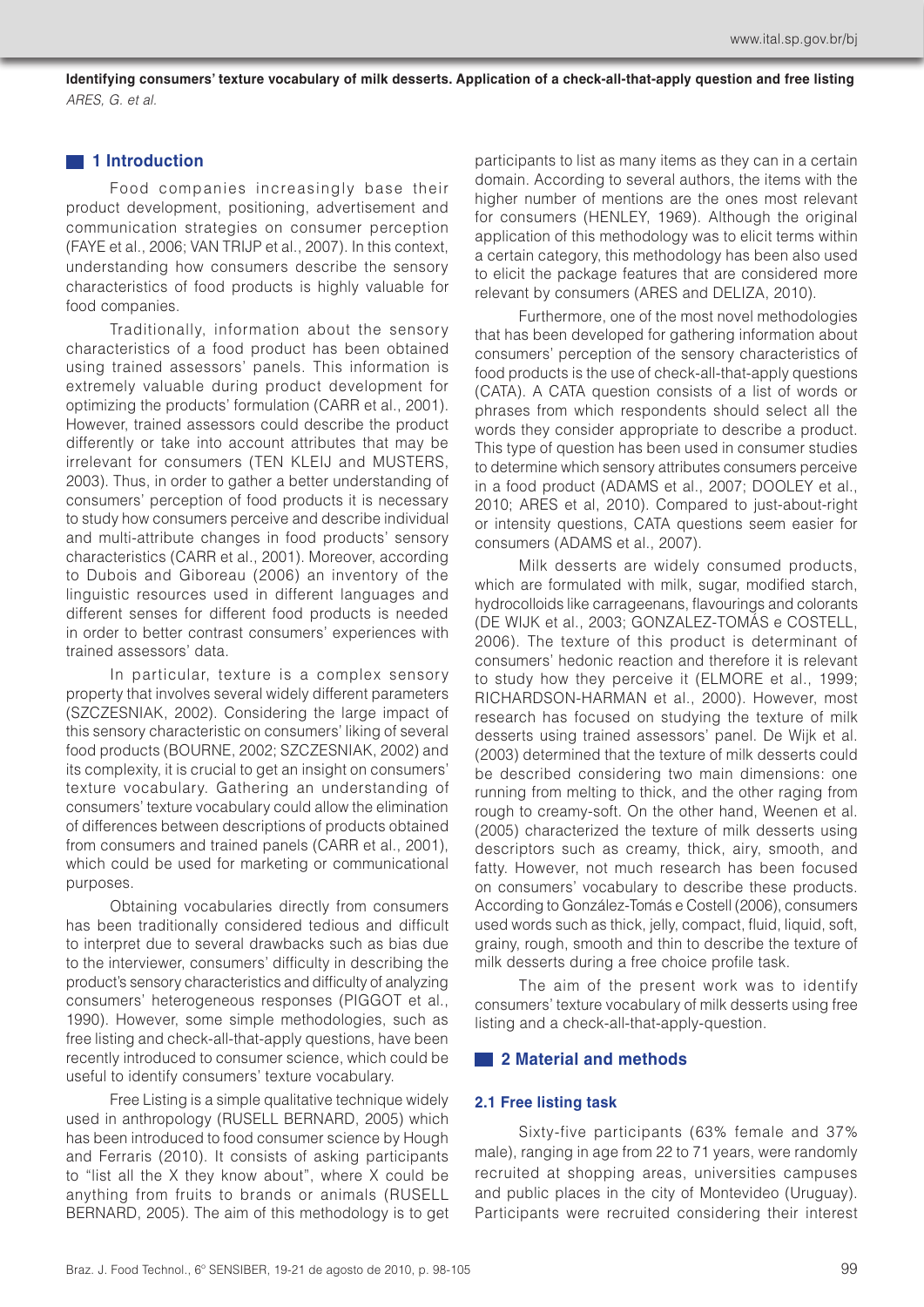and availability to participate in the study. At recruitment stage, no information about the specific aim of the study was provided.

Participants were given a sheet of paper with written instructions and were asked to complete the task in less than 15 min. They were asked to list all the positive and negative texture characteristics of milk desserts they knew about. Half of the respondents were asked to first list the positive texture characteristics, whereas the other half first provided the list of negative texture characteristics.

## **2.2 Check-all-that-apply question**

Eight samples of milk desserts were evaluated in the present study. The samples corresponded to relevant brands in Uruguayan market and were purchase from local supermarkets.

A consumer study was carried out with 65 consumers (65% female and 35% male), ranging in age between 18 and 75 years. Twenty grams of each of the eight milk desserts was served to consumers at 10 °C in closed odourless plastic containers labelled with three digit random numbers. Samples were presented monadically according to a balanced design. Mineral water was available for rinsing between samples.

Consumers were asked to evaluate the texture of the desserts and to complete a check-all-that-apply (CATA) question comprising 27 texture-related terms. Consumers were asked to check all the terms that they considered appropriate to describe the texture of each of the desserts. The terms were selected based on a previous free listing study in which consumers provided all the texture terms they knew (ANTMANN et al., 2010). From that list, the terms related to the texture of solids or rigid products were excluded, considering only the terms applicable to the texture of milk desserts. The terms considered were the following in English and Spanish: creamy (*cremoso*), smooth (*suave*), rough (*áspero*), hard (*duro*), soft (*blando*), liquid (*líquido*), lumpy (*grumoso*), gelatinous (*gelatinoso*), even (*liso*), thick (*consistente*), sticky (*pegajoso*), chewy (*chicloso*), greasy (*grasoso*), pasty (*pastoso*), egg-custard like (*aflanado*, a term usually used in Uruguay to describe textures similar than that of egg-custard), consistent (*espeso*), homogeneous (*homogéneo*), firm (*firme*), gummy (*gomoso*), unctuous (*untuoso*), viscous (*viscoso*), airy (*aireado*), adhesive (*adhesive*), fluid (*fluido*), dense (*denso*), quickly melts (*funde rápidamente*), leaves mouthcoating (*deja recubrimiento bucal*).

## **2.3 Data analysis**

#### *2.3.1 Free listing task*

All the words elicited by participants were considered for the analysis. First, the elicited words were qualitatively analyzed. A search for recurrent terms was performed, grouping different word classes for the same term (i.e. adjectives and nouns) in categories. This grouping was done by two of the researchers who authored the study. The frequency in which each category was mentioned was determined by counting the number of participants that used those words. Categories mentioned by more than 10% of the participants were considered (HOUGH and FERRARIS, 2010).

#### *2.3.2 Check-all-that-apply question*

Frequency of mention for each word of the checkall-that-apply question was determined by counting the number of consumers that checked that word to describe the texture of each milk dessert. In order to evaluate if the check-all-that-apply question was able to detect differences in consumers' perception of the texture of the desserts, Friedman's test was carried out for each of the terms, considering sample and consumer as sources of variation.

A Multiple Factor Analysis (MFA) was performed on the frequency table containing responses to the CATA question (BÉCUE-BERTAUT e PAGÈS, 2008) using FactoMineR (HUSSON et al., 2007; LÊ et al., 2008) in R language (R DEVELOPMENT CORE TEAM, 2007).

## **3 Results and discussion**

## **3.1 Free listing task**

Consumers elicited a minimum of 1 word and a maximum of 7 words in the free listing task of positive and negative texture characteristics of milk desserts. The average number of items was 2.8 and 2.6 for the positive and negative texture characteristics respectively; suggesting that on average consumers do not think of a large number of attributes to describe the texture of milk desserts.

The great majority of the elicited words were related to texture, suggesting that consumers had a good understanding of the meaning of this sensory characteristic. Some consumers mentioned flavour and appearance characteristics but the number of mentions of these words was lower than 5%.

For each texture word consumers elicited both nouns and adjectives. Thus, in order to quantitatively analyze results from the free listing task, nouns and adjectives related to the same texture term were considered as a whole to determine frequencies of mention. As shown in Table 1, 6 words related to positive texture characteristics of milk desserts were elicited by more than 10% of the participants, whereas the number of words related to negative texture characteristics elicited by more than this percentage of the consumers was 7.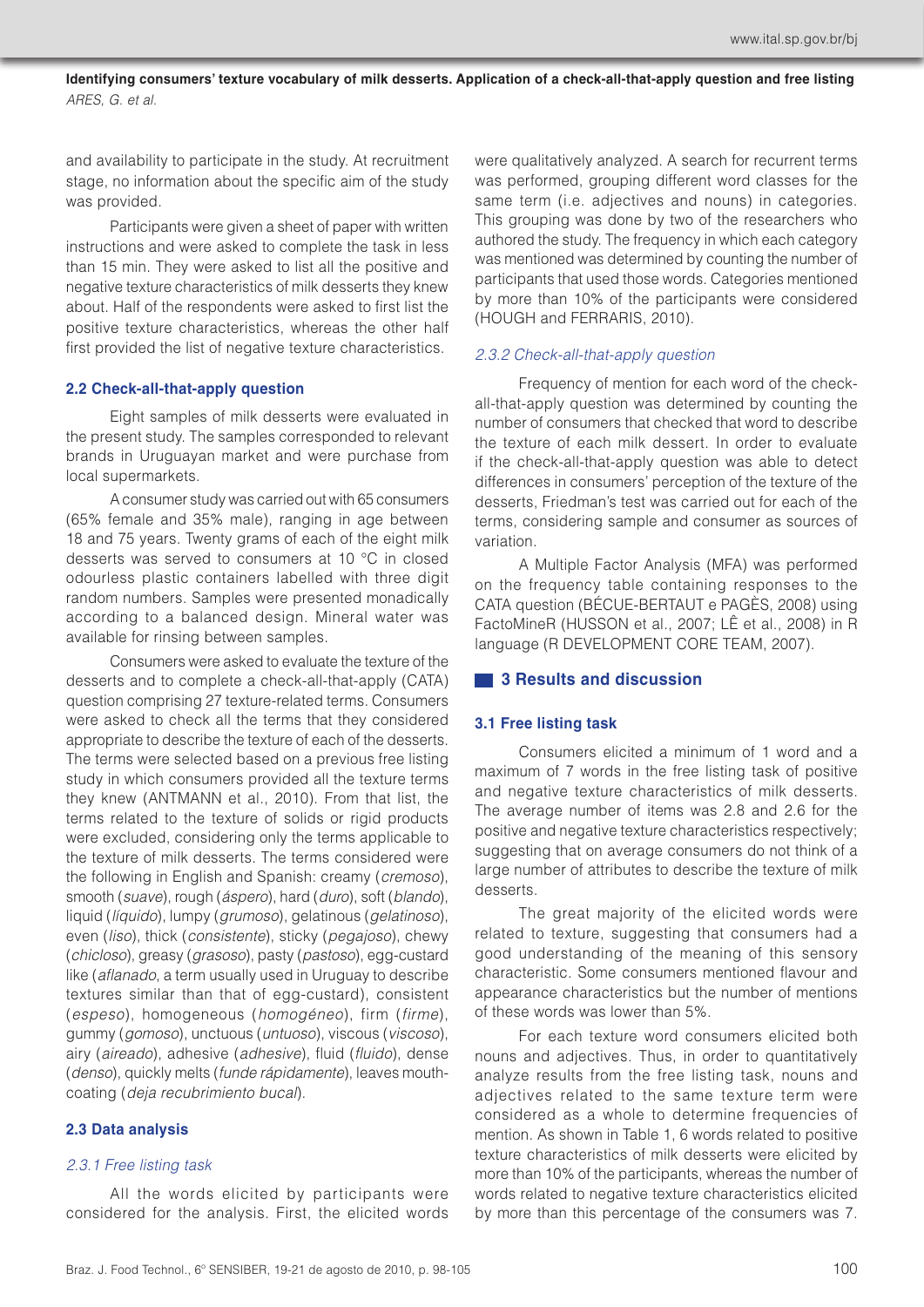The elicited terms suggest that consumers describe the texture of milk desserts considering mainly five groups of texture characteristics; those related to thickness, creaminess, smoothness, homogeneity and gumminess. The elicited words include those evaluated by De Wijk et al. (2003) and Weenen et al. (2005) when working with trained assessors. However, it is interesting to notice that consumers did not mention any word related to fatty or greasy sensations, nor they use words referring to the desserts' melting sensation in mouth. This suggests that even though trained assessors might find these attributes useful for performing a sensory characterization of these products, consumers might not take them into account and not consider them relevant when describing milk desserts. On the other hand, the elicited terms are very similar to those reported by González-Tomás and Costell (2006) when asking consumers to describe milk desserts in a free choice profiling study.

Moreover, it is interesting to notice that the words were spontaneously elicited by consumers, without the influence of an interviewer or milk dessert samples. Therefore, the group of texture-related words might be those more relevant for consumers and most frequently used when describing the texture of milk desserts and therefore might be those which determine their texture perception of these products.

Apart from identifying the terminology used to describe the texture of milk desserts, results from the free listing task also provide information about the importance of each term. According to Guerrero et al. (2010), frequency of elicitation is related to the importance

Table 1. Frequency of mention of positive and negative texture characteristics of milk desserts mentioned by more than 10% of the participants in the free listing task.

|                                     | <b>Texture term</b>      | <b>Frequency of</b> |
|-------------------------------------|--------------------------|---------------------|
|                                     | [English (Spanish)]      | mention $(\%)$      |
| Positive texture<br>characteristics | Creamy (cremoso)         | 68                  |
|                                     | Smooth (suave)           | 52                  |
|                                     | Thick (consistente)      | 18                  |
|                                     | Homogeneous              | 17                  |
|                                     | (homogéneo)              |                     |
|                                     | Viscous (viscoso)        | 14                  |
|                                     | Firm (firme)             | 11                  |
| Negative texture<br>characteristics | Lumpy ( <i>grumoso</i> ) | 53                  |
|                                     | Liquid (líquido)         | 45                  |
|                                     | Syneresis (sinéresis)    | 21                  |
|                                     | Hard (duro) / Too firm   | 21                  |
|                                     | (demasiado firme)        |                     |
|                                     | Heterogeneous            | 17                  |
|                                     | (heterogéneo)            |                     |
|                                     | Rough ( <i>áspero</i> )  | 17                  |
|                                     | Gummy (gomoso)           | 17                  |

of a concept in consumers' mind; in this case it could be related to the relevance of each texture term for consumers.

As shown in Table 1, creaminess was the most elicited texture attribute, being mentioned by 68% of the respondents. This suggests that this attribute might be crucial in determining consumers' perception of the texture of milk desserts; in agreement with previous data on the importance of creaminess in consumers' liking of this product (ELMORE et al., 1999; RICHARDSON-HARMAN et al., 2000).

Smoothness was the second most elicited category, being mentioned by 52% of the participants. The high frequency of mention of this term could be explained considering the relationship between creaminess and smoothness (JOWITT, 1974; WOOD, 1974; SZCZESNIAK, 1979; DE WIJK et al., 2003; TOURNIER et al., 2007).

Apart from these texture characteristics, consumers mentioned three words related to the desserts' thickness or viscosity (thick, viscous and firm) and homogeneity as positive texture characteristics.

Regarding texture defects, lumpy was the negative texture characteristics with the highest percentage of mention, being elicited by 53% of the participants. The other most important texture defect was an inadequate thickness since 45% of the respondents mentioned the word liquid. This suggests that dairy companies should avoid milk desserts which are perceived as liquid, and especially lumpy. It is interesting to notice that most of the words mentioned as negative characteristics are opposite to the words listed when asking about positive texture characteristics.

## **3.2 Check-all-that-apply question**

Consumers were asked to evaluate the texture of the desserts and to check all the terms that they considered appropriate to describe the texture of each of the desserts using a question comprising 27 texturerelated terms. The most frequently selected terms were considered as the most used by consumers to describe the texture of milk desserts.

Consumers checked between 1 and 16 terms of the check-all-that-apply (CATA) question to describe the texture of the evaluated milk dessert samples. As shown in Table 2, the most frequently used term was creamy, followed by smooth; which were also the most frequently mentioned words in the free listing task about positive texture characteristics in milk desserts. The other most frequently selected terms in CATA question included homogeneous, even, soft and thick. It is interesting to notice that, in the free listing task, the terms thick and homogeneous were listed by more than 10% of the consumers, whereas the terms even and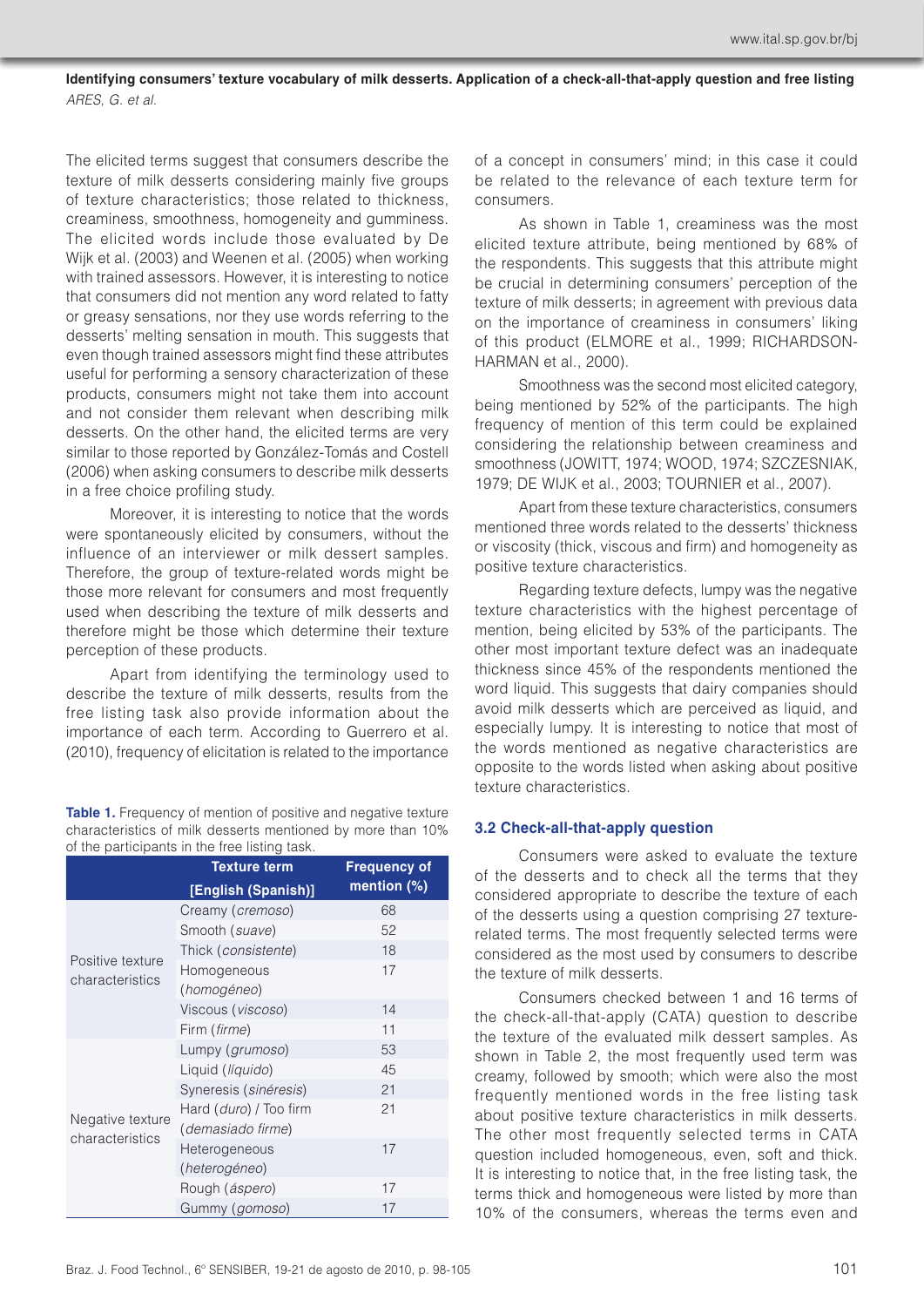soft were not relevant for the consumers. These results suggest that both methodologies identified creaminess. smoothness, homogeneity and thickness as relevant texture characteristics of milk desserts.

Table 2 shows the frequency in which each of the terms of the check-all-that-apply question was used to describe the evaluated milk dessert samples. Significant differences were found in 23 out of the 27 terms of the CATA question, finding non-significant differences for the terms chewy, greasy, unctuous and viscous. Moreover, the significance at which difference in the frequency of mention between the samples was higher for the terms adhesive, egg-custard like, and gelatinous than for the rest of the terms; indicating lower discriminative ability. This suggests that the abovementioned terms were less able to describe differences in consumers' perception of the texture of the evaluated milk desserts.

Multiple factor analysis was carried out on CATA counts in order to study the relationships between the

terms. The first two dimensions of the MFA accounted for 77.3% of the variance of the experimental data; representing 60.8 and 16.5% of the variance for the first and second dimension respectively. Thus, most of the variance was explained by the first dimension.

Figure 1 shows the representation of the terms from the CATA question in the first and second dimensions of the MFA of CATA counts. The first dimension of the MFA was positively correlated to terms related to the desserts' thickness or viscosity, being positively correlated to terms such as consistent, thick, hard, firm, dense, adhesive, pasty and leaves mouth coating; and negatively correlated to the terms soft and quickly melts. On the other hand, the second dimension was mainly negatively correlated to the term chewy and positively correlated to the term unctuous, both not checked with a high frequency by consumers. Besides, the terms viscous, gummy, egg-custard like, fluid, liquid, airy, smooth, homogeneous, creamy, and even were correlated to both dimensions.

**Table 2.** Frequency in which each of the terms from the check-all-that-apply was selected to describe the texture of the evaluated milk desserts.

| <b>Term</b>             | <b>Sample</b> |                |                |                |                  |                |                |                | <b>Total</b> |
|-------------------------|---------------|----------------|----------------|----------------|------------------|----------------|----------------|----------------|--------------|
|                         | A             | B              | $\mathbf{C}$   | D              | E                | F              | $\mathbf G$    | H              |              |
| Creamy***               | 29            | 55             | 45             | 55             | 53               | 24             | 54             | 45             | 355          |
| Smooth***               | 41            | 50             | 22             | 53             | 42               | 15             | 52             | 50             | 325          |
| Rough***                | 5             | $\mathbf{1}$   | 24             | $\mathbf{2}$   | $\mathbf{2}$     | 18             | $\overline{0}$ | $\mathbf{1}$   | 53           |
| Hard***                 | $\mathbf 0$   | $\mathbf{2}$   | 6              | 4              | 5                | 21             | 3              | 1              | 42           |
| Soft***                 | 27            | 31             | 26             | 22             | 22               | 9              | 27             | 39             | 203          |
| Liquid***               | 41            | 25             | 3              | $\mathsf O$    | $\mathbf{1}$     | $\mathbf 0$    | 4              | 20             | 94           |
| Lumpy***                | 5             | $\mathbf{1}$   | $\overline{7}$ | $\mathbf{1}$   | 3                | 14             | $\mathbf{2}$   | $\mathbf{2}$   | 35           |
| Gelatinous*             | $\mathbf 0$   | $\mathbf{1}$   | $\overline{c}$ | 4              | $\overline{c}$   | $\overline{7}$ | $\overline{4}$ | $\overline{1}$ | 21           |
| Even ***                | 27            | 35             | 16             | 28             | 31               | 9              | 28             | 32             | 206          |
| Thick***                | 8             | 6              | 22             | 37             | 30               | 40             | 18             | $\overline{7}$ | 168          |
| Sticky***               | 4             | $\mathbf{1}$   | 5              | $\overline{c}$ | $\,$ 6 $\,$      | 11             | 3              | $\mathsf{O}$   | 32           |
| Chewyns                 | 3             | $\mathbf{1}$   | $\overline{0}$ | $\overline{0}$ | $\mathbf{1}$     | 3              | $\overline{0}$ | 1              | $\mathsf 9$  |
| Greasyns                | $\sqrt{5}$    | 5              | 8              | $\overline{7}$ | $\boldsymbol{9}$ | $\overline{7}$ | 3              | $\mathbf{2}$   | 46           |
| Pasty***                | 4             | 5              | 9              | 10             | 14               | 23             | 6              | $\overline{c}$ | 73           |
| Egg-custard like**      | $\sqrt{5}$    | 6              | 6              | 18             | $\overline{7}$   | 14             | 11             | 10             | 77           |
| Consistent***           | 4             | $\mathbf{2}$   | 21             | 24             | 24               | 41             | 8              | $\overline{4}$ | 128          |
| Unctuous <sup>ns</sup>  | 8             | 8              | $\overline{9}$ | 12             | $\,8\,$          | $\overline{7}$ | 8              | 12             | 72           |
| Homogeneous***          | 26            | 29             | 28             | 29             | 29               | 13             | 25             | 34             | 213          |
| $\mathsf{Firm^{***}}$   | $\mathsf O$   | $\mathbf{2}$   | 17             | 24             | 18               | 32             | 15             | $\overline{4}$ | 112          |
| Gummy**                 | $\mathsf O$   | $\mathbf{1}$   | $\mathbf{2}$   | $\overline{4}$ | $\overline{c}$   | $\overline{7}$ | 4              |                | 32           |
| Viscous <sup>ns</sup>   | 5             | 5              | $\hbox{9}$     | 12             | 10               | 8              | $\mathsf 9$    | 3              | 61           |
| Airy***                 | 14            | 5              | $\mathsf{O}$   | 4              | 3                | $\mathbf{2}$   | 8              | 6              | 42           |
| Adhesive*               | $\mathbf{2}$  | $\overline{0}$ | 6              | 4              | 6                | 7              | 3              |                | 29           |
| Fluid ***               | 33            | 31             | $\overline{7}$ | 3              | 5                | $\mathbf 0$    | 8              | 29             | 116          |
| Dense***                | $\mathbf{1}$  | 4              | 17             | 17             | 21               | 27             | 14             | 3              | 104          |
| Quickly melts***        | 12            | 20             | 11             | $\hbox{9}$     | $\,$ 6 $\,$      | 6              | 12             | 21             | 97           |
| Leaves mouth-coating*** | 15            | $\mathcal{G}$  | 27             | 18             | 18               | 28             | 21             | 6              | 143          |

\*\*\*Indicates significant differences at p ≤ 0.001, \*\*indicates significant differences at p ≤ 0.01, \*indicates significant differences at p ≤ 0.05, whereas nsindicates no significant differences ( $p > 0.05$ ) according to Friedman's test.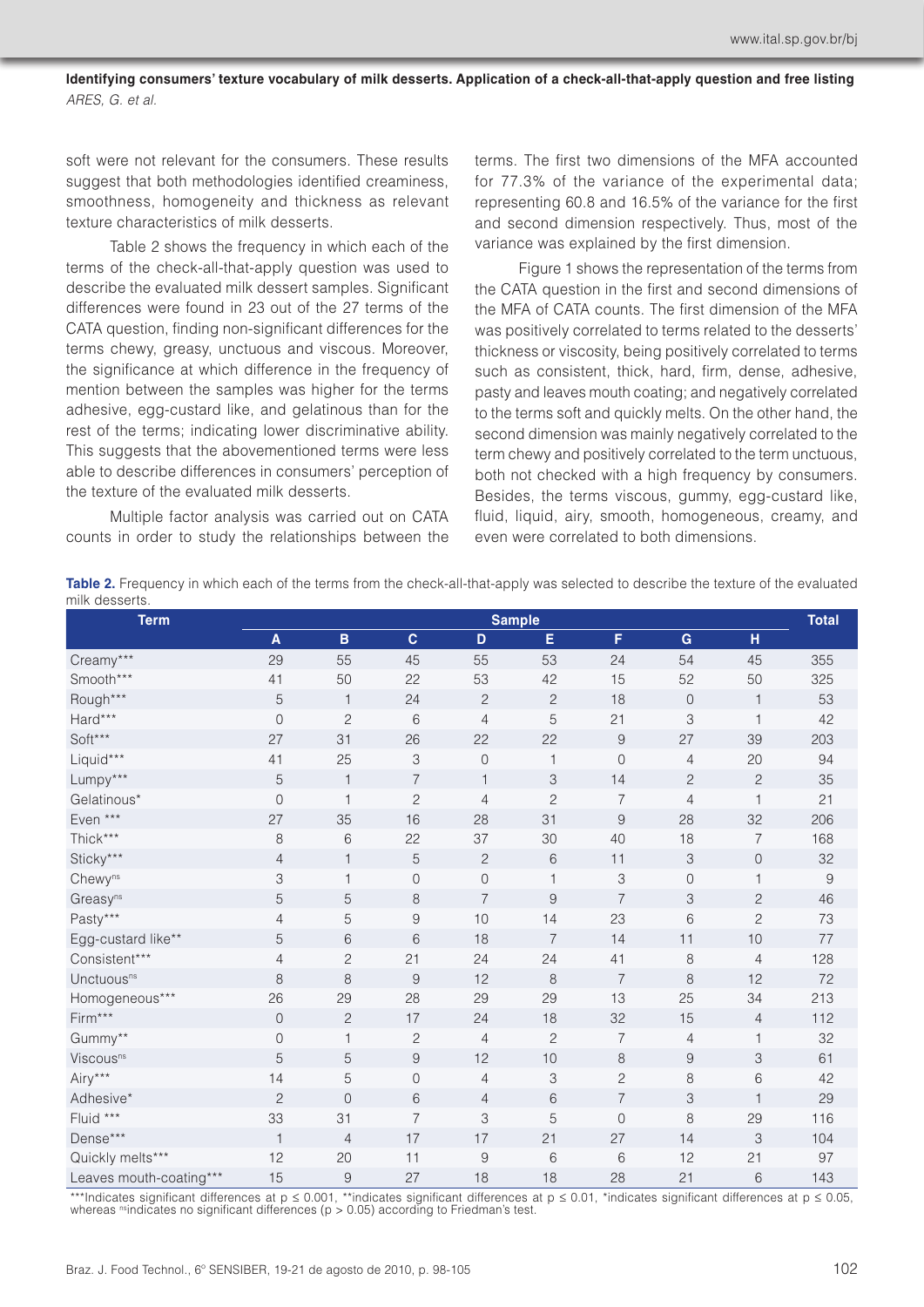

**Figure 1.** Representation of the terms from the CATA question in the first two dimensions of the multiple factor analysis of CATA counts.

Figure 1 enables the identification of terms that are used in a similar way by consumers and therefore might provide similar information. As shown in Figure 1, the terms fluid and liquid were highly correlated to each other. Besides, these terms were negatively correlated to the terms viscous and thick, suggesting that they might be considered opposites by consumers. Therefore, when selecting vocabulary for consumers' evaluation, terms which are used similarly should not be considered. Moreover, in order to select terms it is also relevant to consider the frequency in which they were selected to describe the evaluated milk desserts. The terms related to the desserts' thickness were all correlated to each other. As shown in Figure 1 the terms consistent, pasty, hard, gelatinous, firm, thick, viscous and dense were highly correlated to each other; of which the term thick was the most selected by consumers to describe the evaluated milk desserts (cf. Table 2). This same behaviour could be observed for the terms even, smooth and homogeneous, which are similarly used by consumers; being smooth the most frequently used.

Figure 2 shows the representation of the eight milk desserts in the first two MFA dimensions. Although the samples were mainly sorted along the first dimension of the MFA samples were sorted in four main groups, samples A, D and F were clearly separated from the rest of the samples in the second dimension. According to consumers' perception samples B and H corresponded



**Figure 2.** Representation of the eight milk desserts in the first two dimensions of the multiple factor analysis of CATA counts.

to the softest and had the highest melting rate, whereas sample F was the hardest, stickiest and lumpiest.

#### **4 Conclusions**

Free listing and a check-all-that-apply question allowed the identification of consumers' texture vocabulary of milk desserts. According to both methodologies, the most relevant positive texture characteristics of these products are creaminess, smoothness, thickness and homogeneity.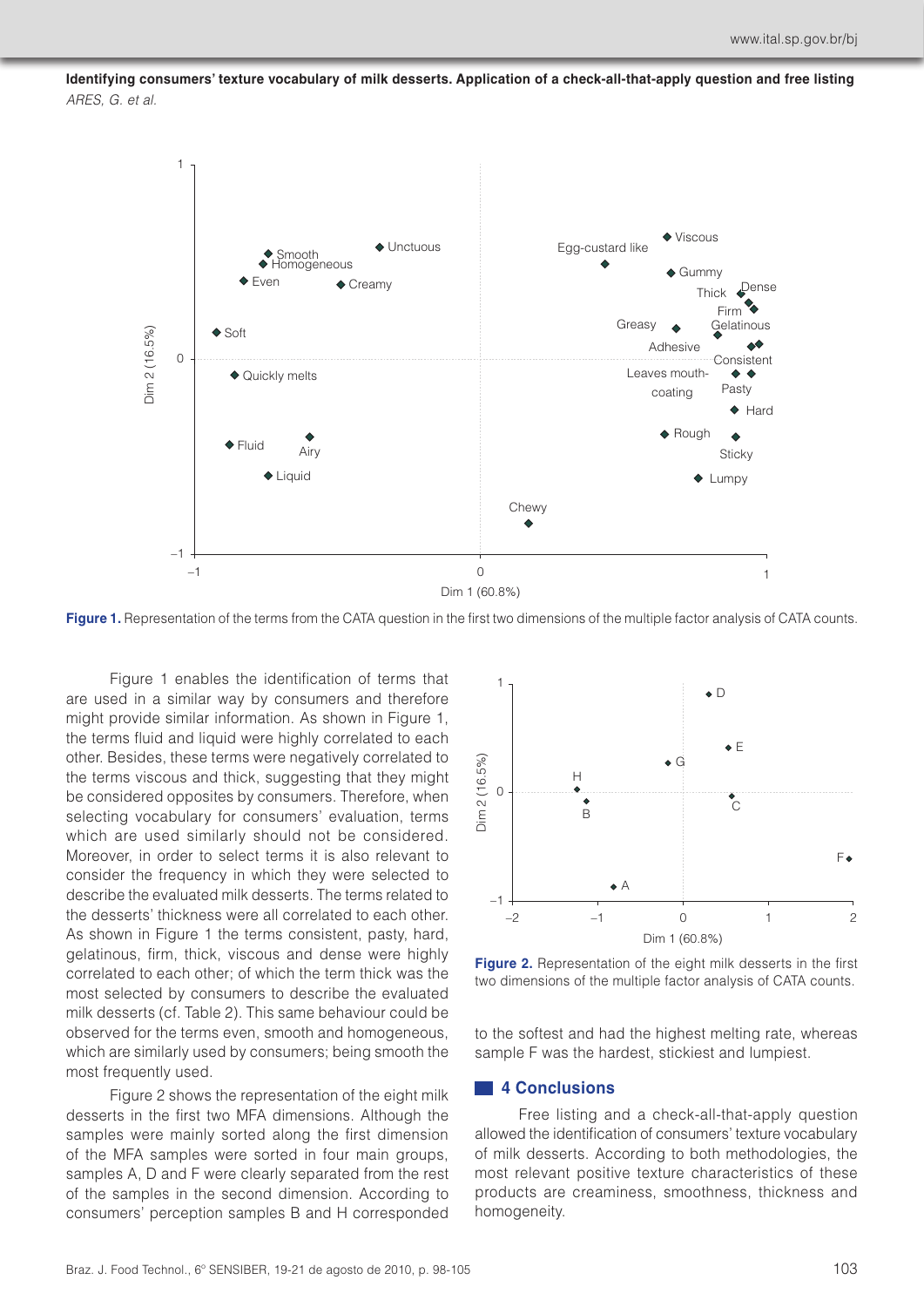The main advantage of the free listing task is that it enables the identification of the words consumers would normally use in their everyday conversations. On the other hand, a check-all-that-apply question allowed the identification of the real texture defects that causes consumers' rejection of the product. Besides, it enables the selection of terms based on their ability to discriminate samples with different texture characteristics.

Considering results from the present work, it could be concluded that free listing and check-all-that-apply questions consist of interesting methodologies to identify consumers' texture vocabulary and relevant texture characteristics of food products. This approach could minimize differences between consumers' and trained assessors' vocabulary, which could be useful for the design of communication strategies.

## **Acknowledgments**

The authors are indebted to Comisión Sectorial de Investigación Científica (CSIC, Universidad de la República, Uruguay) for financial support.

## **References**

ADAMS, J.; WILLIAMS, A.; LANCASTER, B.; FOLEY, M. Advantages and uses of check-all-that-apply response compared to traditional scaling of attributes for salty snacks. In: PANGBORN SENSORY SCIENCE SYMPOSIUM, 7., 2007, Minneapolis. **Proceedings**…Elsevier, 2007.

ANTMANN, G.; ARES, G.; VARELA, P.; SALVADOR, A.; COSTE, B.; FISZMAN, S. M. Consumers' texture vocabulary: Results form a free listing study in three Spanish-speaking countries. **Food Quality and Preference**, Barking, In press. http://dx.doi. org/10.1016/j.foodqual,.2010.09.007

ARES, G.; DELIZA, R.; BARREIRO, C.; GIMÉNEZ, A.; GÁMBARO, A.; Comparison of two sensory profiling techniques based on consumer perception. **Food Quality and Preference**, Barking, v. 21, p. 417-426, 2010. http://dx.doi.org/10.1016/j. foodqual.2009.10.006

ARES, G. E.; DELIZA, R. Identifying important package features of milk desserts using free listing and word association. **Food Quality and Preference**, Barking, v. 21, p. 621-628, 2010. http://dx.doi.org/10.1016/j.foodqual.2010.03.010

BÉCUE-BERTAUT, M. E.; PAGÈS, J. Multiple factor analysis and clustering of a mixture of quantitative, categorical and frequency data. **Computational Statistics & Data Analysis**, Amsterdam, v. 52, p. 3255-3268, 2008. http://dx.doi.org/10.1016/j. csda.2007.09.023

BOURNE, M. C. **Food texture and Viscosity: Concept and Measurement**. 2. ed. San Diego: Academic Press, 2002. p. 3-6.

CARR, B. T.; CRAIG-PETSINGER, D.; HADLICH, S. A case study in relating sensory descriptive data to product concept fit and consumer vocabulary. **Food Quality Preference**, Barking, v. 12, p. 407-412. 2001. http://dx.doi.org/10.1016/S0950- 3293(01)00031-3

DE WIJK, R. A.; VAN GEMERT, L. J.; TERPSTRA, M. E. J.; WILKINSON, C. L. Texture of semi-solids: Sensory and instrumental measurements on vanilla custard desserts. **Food Quality Preference**, Barking, v. 14, p. 305-307, 2003. http://dx.doi.org/10.1016/S0950-3293(02)00107-6

DOOLEY, L.; LEE, Y. S.; MEULLENET, J. F. The application of check-all-that-apply (CATA) consumer profiling to preference mapping of vanilla ice cream and its comparison to classical external preference mapping. **Food Quality Preference**, Barking, v. 21, p. 394-401, 2010. http://dx.doi.org/10.1016/j. foodqual.2009.10.002

DUBOIS, D. E GIBOREAU, A. Descriptors: Attributes? Labels? Names?. Workshop summary: Developing, comparing and using consumer and sensory vocabularies. **Food Quality Preference**, Barking, v. 17, p. 669-672, 2006. http://dx.doi.org/10.1016/j. foodqual.2006.07.001

ELMORE, J. R.; HEYMANN, H.; JOHNSON, J.; HEWETT, J. E. Preference mapping: Relating acceptance of 'creaminess' to a descriptive sensory map of a semi-solid. **Food Quality Preference**, Barking, v. 10, p. 465-475, 1999. http://dx.doi.org/10.1016/S0950-3293(99)00046-4

FAYE, P.; BRÉMAUD, D.; TEILLET, E.; COURCOUX, P.; GIBOREAU, A.; NICOD, H. An alternative to external preference mapping based on consumer perceptive mapping. **Food Quality Preference**, Barking, v. 17, p. 604-614, 2006. http://dx.doi.org/10.1016/j.foodqual.2006.05.006

GONZÁLEZ-TOMÁS, L. E COSTELL, E. Relation between consumers' perception of color and texture of dairy desserts and instrumental measurements using generalized procrustes analysis. **Journal of Dairy Science**, Champaign, v. 89, p. 4511-4519, 2006. http://dx.doi.org/10.3168/jds.S0022- 0302(06)72499-7

GUERRERO, L.; CLARET, A.; VERBEKE, W.; ENDERLI, G.; ZAKOWSKA-BIEMANS, S.; VANHONACKER, F.; ISSANCHOU, S.; SAJDAKOWSKA, M.; SIGNE GRANLI, B.; SCALVEDI, L.; CONTEL, M.; HERSLETH, M. Perception of traditional food products in six European regions using free word association. **Food Quality Preference**, Barking, v. 21, p. 225-233, 2010.

HENLEY, N. M. A psychological study of the semantics of animal terms. **Journal of Verbal Learning and Verbal Behavior**, New York, v. 8, p. 176-184, 1969. http://dx.doi.org/10.1016/S0022- 5371(69)80058-7

HOUGH, G. E.; FERRARIS, D. Free listing: A method to gain initial insight of a food category. **Food Quality Preference**, Barking, v. 21, p. 295-301, 2010. http://dx.doi.org/10.1016/j. foodqual.2009.04.001